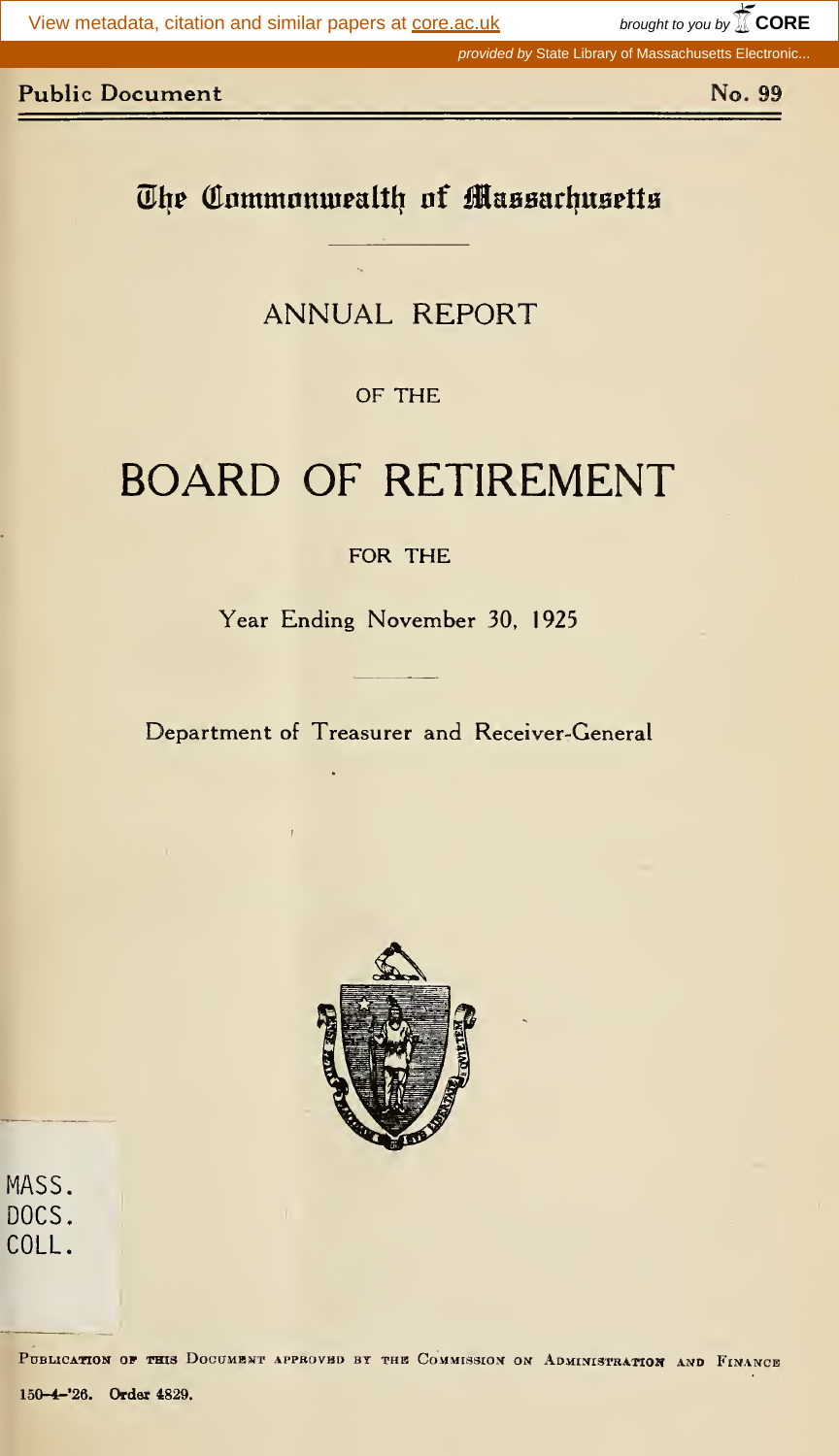## The Commonwealth of Massachusetts REPORT

DIVISION OF BOARD OF RETIREMENT. State House, Boston, November 30, 1925.

To the Honorable Senate and House of Representatives.

The fourteenth annual report of the Board of Retirement for the year ending November 30, 1925, is herewith presented for your consideration.

The contributory law has been in operation since January 1, 1912, approximately fourteen years, and the present fund consists of \$2,249,522.89, which has been deducted from the salaries or wages of the members, and \$428,228.62, which has been credited as interest and extra dividends to the members' accounts, so that the total of the accounts of members contributing on November 30, 1925. amounts to \$2,677,751.51.

The annuity reserve for the payment of annuities to members on the retired list December 31, 1925, was \$121,120.00, and the gross assets on said date were \$2,939,150.89. The Insurance Department made the annual examination in accordance with the law, and following the report, the Board, with the approval of the Commissioner of Insurance, credited an extra dividend of \$2.00 to each \$100 of each account as it stood on September 30, 1924; the total thus credited amounted to \$42,619.06.

The interest derived from the investment of the annuity funds has provided for the last five years substantially the following yearly rate of distribution to the members' accounts: 1921, 4 $\frac{3}{4}\%$ ; 1922, 4 $\frac{3}{4}\%$ ; 1923, 5%; 1924, 5%; 1925, 5%.<br>The annuity Fund is invested according to restrictions and limitations of the statutes in only the securities which are a legal investment for the sinking funds of the Commonwealth, these being principally the obligations of Commonwealths and subdivisions thereof.

The contributing members of the Retirement Association when it was first organized was 3,324, and the contributing members on November 30, 1925, was 8,368.

During the year, 1,781 new employees have become members of the Association and 1,651 have left the service by reason of death or resignation before becoming eligible for retirement. Retirement allowances were granted to 35 persons during the year, 21 by reason of reaching the age of seventy, 4 for ordinary disability, <sup>1</sup> for permanent disability resulting from accidental injury in line of duty, and 9 between sixty and seventy years of age upon their own request. The total of the retiring allowances of the 35 employees retired during the year 1925 is \$17,635.40. Of this amount, \$3,242.06 was annuity derived from the contributions made by the members before retirement and the balance was pension paid from State appropriation.

|                                                     | Cases                | Average<br>Age at<br>Retire-<br>ment. | Average<br>Length of<br>Service. | Average<br>Salary<br>Last 5<br>Years. | Average<br>Annuity. | Average<br>Pension. | Average<br>Retiring<br>AI-<br>lowance. |
|-----------------------------------------------------|----------------------|---------------------------------------|----------------------------------|---------------------------------------|---------------------|---------------------|----------------------------------------|
| Disability cases.<br>Retirements at age 60 or over. | $\overline{5}$<br>30 | 57<br>68                              | $\frac{21}{25}$                  | \$1,445<br>1,598                      | \$49<br>97          | \$348<br>362        | \$397<br>459                           |
| Total for year                                      | 35                   | 67                                    | 25                               | \$1,578                               | \$90                | \$360               | \$450                                  |

The following statistics relate to the 35 employees who were retired during the fiscal year 1925:

The number of employees who have been granted a retirement allowance since the law became operative, June 1, 1912, is 496, and the total number of payments granted to widows on account of death of husband from accidental injuries received in line of duty is 3. Since retirement 146 annuitants and 5 non-members have died, so that retirement allowances are now being paid to 345 former employees. Of this number 124 were retired at the age of seventy or over; 18 were retired for ordinary permanent disability, and 2 were retired for permanent accidental disability because of such injuries received in the line of duty; 1 non-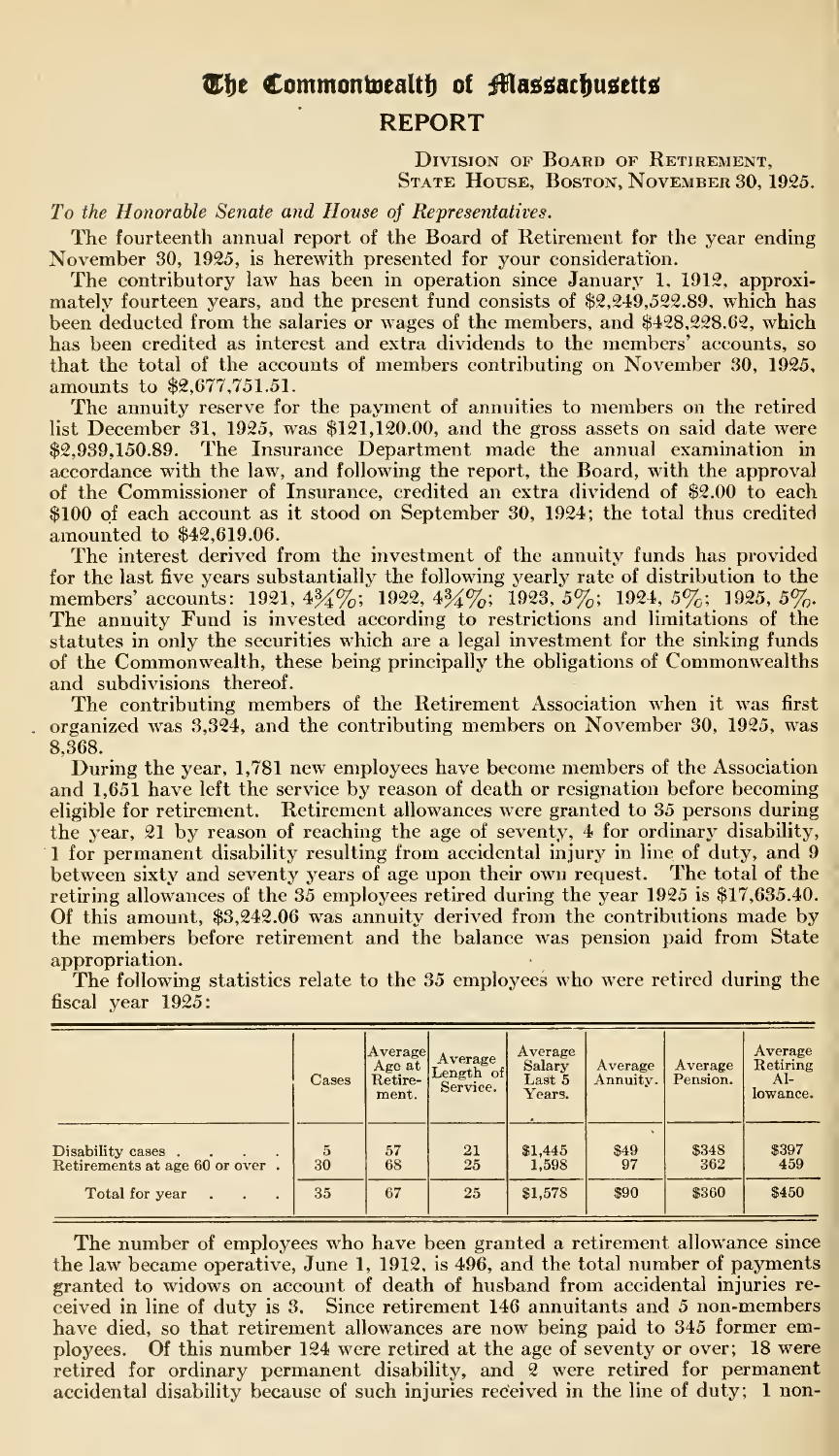#### P.D. 99 3

member who was over fifty-five years of age when the retirement law was passed, was retired upon the request of the department in which he was employed; and 200 were retired upon their request between sixty and seventy years of age.

The law provides compensation to a widow during her widowhood, or if there is no widow, for the benefit of a child or children under sixteen years, of one-half the members' rate of pay in case of the death of a member from an injury received through no fault of his own while in the discharge of his duty. Three payments are now being made under this act. The largest payment to a widow is \$750.00; the average is \$614.28.

Present Ages and Number of Persons who are receiving a Retirement Allowance.

| AGE.                                                                                                                          | No.                                                                | AGE.                                                                                                                          | No.                                                                              | AGE.                                                                                                                                                                             | No.                                                                          | AGE.                                                                               | No.                                                                                                 |
|-------------------------------------------------------------------------------------------------------------------------------|--------------------------------------------------------------------|-------------------------------------------------------------------------------------------------------------------------------|----------------------------------------------------------------------------------|----------------------------------------------------------------------------------------------------------------------------------------------------------------------------------|------------------------------------------------------------------------------|------------------------------------------------------------------------------------|-----------------------------------------------------------------------------------------------------|
| 40<br>41<br>42<br>43<br>44<br>45<br>٠<br>46<br>٠<br>47<br>$\bullet$<br>48<br>٠<br>49<br>$\blacksquare$<br>50<br>٠<br>51<br>52 | ÷<br>-<br>-<br>-<br>$\qquad \qquad$<br>-<br>$\mathbf{1}$<br>-<br>- | 53<br>54<br>55<br>56<br>57<br>58<br>×<br>59<br>۰<br>٠<br>60<br>٠<br>٠<br>61<br>٠<br>62<br>63<br>$\mathbf{v}$<br>64<br>٠<br>65 | 3<br>$\overline{2}$<br>5<br>3<br>$\overline{2}$<br>m.<br>6<br>8<br>9<br>10<br>10 | 66<br>67<br>68<br>69<br>70<br>$\bullet$<br>71<br>٠<br>72<br>٠<br>$\bullet$<br>73<br>$\overline{\phantom{a}}$<br>74<br>75<br>٠<br>76<br>٠<br>77<br>78<br>$\overline{\phantom{a}}$ | $15\,$<br>11<br>9<br>17<br>30<br>36<br>31<br>17<br>24<br>17<br>16<br>8<br>12 | 79<br>80<br>81<br>82<br>83<br>84<br>٠<br>85<br>86<br>87<br>88<br>89<br>90<br>Total | 9<br>3<br>$\overline{\mathbf{f}}$<br>$\overline{2}$<br>$\overline{2}$<br>$\overline{2}$<br>0<br>345 |

The average age of persons on the retired list is 70.46 years.

During the year ending November 30, 1925, \$120,003.93 was paid as pension to persons upon the retired list as compared with \$110,348.44 for the previous year. The largest retirement allowance being paid to an individual is \$1,770.96. The average retirement allowance paid to the persons on the list December 1, 1925, is  $$395.00.$ 

The accumulated savings refunded to members who left the service were \$179,155.99, and the amount refunded to the heirs or estates of deceased members was \$19,231.32.

The retirement system has 385 members who may voluntarily retire at the age of sixty to seventy during the coming fiscal year; 22 under sixty years of age who have completed thirty-five years of service; and 21 who must retire at the age of seventy, the compulsory retirement age. The number who will voluntarily retire is uncertain. The Board has submitted estimates of the amount of appropriation required to pay the cost of pensions for the next fiscal year upon<br>experience it has gained that  $7\%$  of the members eligible to retire will volumtarily retire in addition to those who must retire at the age of seventy. This will require about \$7,800 in addition to \$119,935.00, the amount of pensions in force on November 30, 1925. The Board has requested an appropriation of \$128,000 to cover the cost of pensions for the year ending November 30, 1926.

The expenses of the administration of the system for the year were: Salaries, \$8,584.28; contingent expenses, \$789.62; reimbursement to institutions for making deductions from members' salaries, etc., \$3,000.00. The reimbursement to State institutions is purely a bookkeeping transaction to show the probable cost of operating the system.

#### AMENDMENTS AND ADDITIONS TO THE RETIREMENT LAW PASSED BY THE GENERAL COURT DURING THE SESSION OF 1925.

A new provision was added to the law under Chapter 244, Acts of 1925, so that a contributing member may name a surviving beneficiary who will be paid the sum of the member's deposits with accumulated interest in the Annuity Fund if the member prior to his death files in proper form a beneficiary appointment. The same option is provided for the retired member who at the time of his retirement elected the form of annuity which provided for the payment of the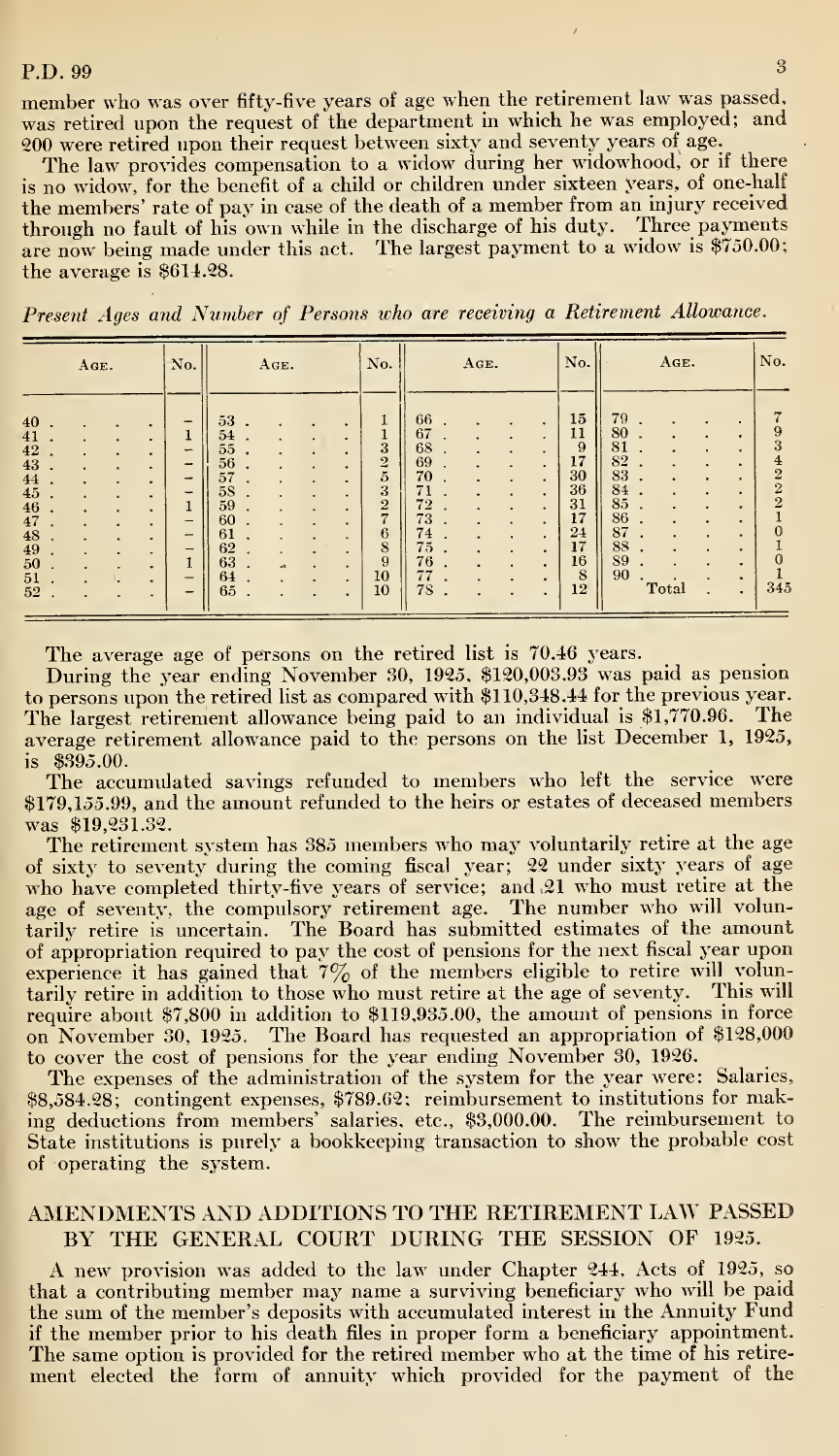difference between the amount of his account at the time of his retirement and the sum of the annuity payments received by him up to the date of his death.

The three provisions of the law regarding the payment of the contributions with interest after the death of a member of the Retirement Association are as follows :

When No Beneficiary has been designated:

- (1) The account of a member when over \$100.00 must be paid to his executor or administrator.
- (2) The account when under \$100.00 and when there has been no demand upon the Retirement Board by a duly appointed executor or administrator may be paid after the expiration of three months from the date of death of the member to such person or persons as appear in the judgment of the Retirement Board to be entitled thereto, and such payment shall be a bar to recovery by any other person.

PAYMENT TO A BENEFICIARY:

(3) Any member by a written instrument duly executed by him and **FILED** with the Retirement Board prior to his death may nominate a beneficiary to receive any sum to which his heirs or legal representatives would otherwise be entitled (under 1 or 2) and payment to such beneficiary shall be a bar to recovery by any other person. A member may change a beneficiary should he later desire to do so, and payment will be made to the last beneficiary appearing in the records of the Retirement Board at the death of such member.

Chapter 244, Acts of 1925, also added another new provision to the law, which allows a member who resigns from the service when he is eligible to retirement the option of taking his accumulated savings in the annuity fund or being retired. In order to obtain his accumulated savings, a member is required to waive and release by a written instrument all of his, his heirs', assigns', legal representatives'

A retirement allowance will not be forced upon any employee who does not want to be classed in any way a public pensioner even when only fifty per cent at the most will come from the public treasury, as in most cases the annuity which comes from the member's own savings will ultimately be one-half of the retirement allowance.

Chapter 12, Acts of 1925, amended the law so that an instructor of the blind or a teacher or principal of a state normal school or college where classes are graded or conducted by a school year or term who reaches age seventy may remain until the end of said term or year; except, that any person reaching said age in July, August, or September shall be retired. By this statute the Legislature recognizes the importance of permitting a short extension of service so that an instructor may carry through a course of study and not have his working plan interrupted at a most critical time by his compulsory retirement at age seventy.

Respectfully submitted,

WILLIAM S. YOUNGMAN, Chairman. WARREN A. MERRILL. JOHN E. FISH, M. D.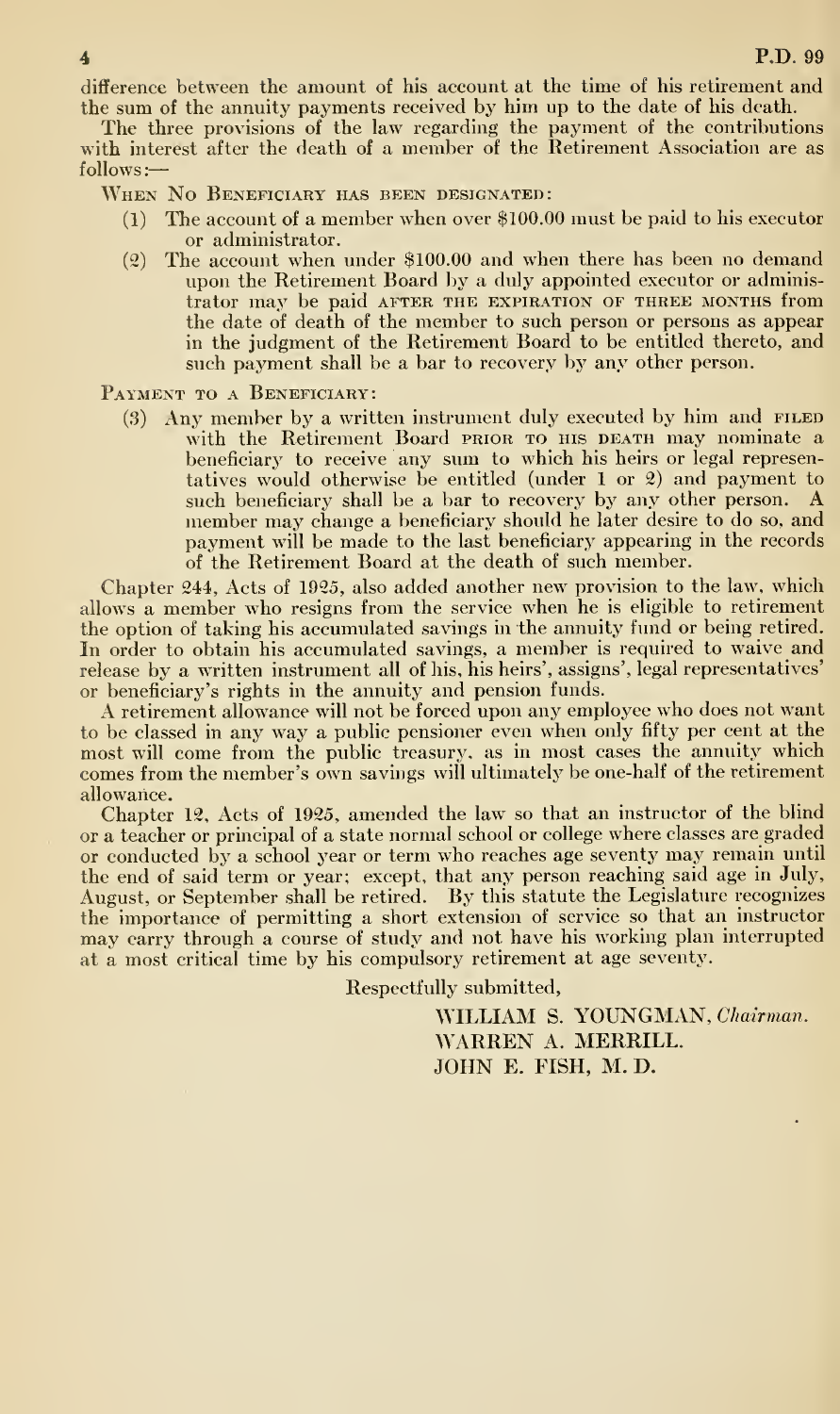| 30.                   |                                                                                                                                                                                                                                 |
|-----------------------|---------------------------------------------------------------------------------------------------------------------------------------------------------------------------------------------------------------------------------|
|                       |                                                                                                                                                                                                                                 |
|                       |                                                                                                                                                                                                                                 |
|                       |                                                                                                                                                                                                                                 |
|                       |                                                                                                                                                                                                                                 |
|                       |                                                                                                                                                                                                                                 |
|                       |                                                                                                                                                                                                                                 |
|                       |                                                                                                                                                                                                                                 |
|                       |                                                                                                                                                                                                                                 |
| l                     |                                                                                                                                                                                                                                 |
|                       |                                                                                                                                                                                                                                 |
|                       |                                                                                                                                                                                                                                 |
|                       |                                                                                                                                                                                                                                 |
|                       |                                                                                                                                                                                                                                 |
|                       |                                                                                                                                                                                                                                 |
| þ                     |                                                                                                                                                                                                                                 |
|                       |                                                                                                                                                                                                                                 |
|                       |                                                                                                                                                                                                                                 |
|                       | וויסט היה המונח המונח המונח המונח המונח המונח המונח המונח המונח המונח המונח המונח המונח המונח המונח המונח המונ<br>המונח המונח המונח המונח המונח המונח המונח המונח המונח המונח המונח המונח המונח המונח המונח המונח המונח המונח ה |
|                       |                                                                                                                                                                                                                                 |
|                       |                                                                                                                                                                                                                                 |
|                       |                                                                                                                                                                                                                                 |
|                       |                                                                                                                                                                                                                                 |
|                       |                                                                                                                                                                                                                                 |
|                       |                                                                                                                                                                                                                                 |
| in it and common      | $\ddotsc$                                                                                                                                                                                                                       |
|                       |                                                                                                                                                                                                                                 |
|                       |                                                                                                                                                                                                                                 |
|                       |                                                                                                                                                                                                                                 |
|                       |                                                                                                                                                                                                                                 |
|                       |                                                                                                                                                                                                                                 |
|                       |                                                                                                                                                                                                                                 |
| ļ                     |                                                                                                                                                                                                                                 |
|                       |                                                                                                                                                                                                                                 |
|                       |                                                                                                                                                                                                                                 |
|                       |                                                                                                                                                                                                                                 |
|                       |                                                                                                                                                                                                                                 |
|                       |                                                                                                                                                                                                                                 |
|                       |                                                                                                                                                                                                                                 |
|                       |                                                                                                                                                                                                                                 |
|                       |                                                                                                                                                                                                                                 |
|                       |                                                                                                                                                                                                                                 |
|                       |                                                                                                                                                                                                                                 |
|                       |                                                                                                                                                                                                                                 |
|                       |                                                                                                                                                                                                                                 |
|                       |                                                                                                                                                                                                                                 |
|                       |                                                                                                                                                                                                                                 |
| $P_{\rho\rho\alpha'}$ |                                                                                                                                                                                                                                 |
|                       |                                                                                                                                                                                                                                 |

| CONTRIBUTORY      |                                         | $\frac{\text{State Hm}}{\text{plots}^2}$<br>ployees <sup>2</sup><br>(Sections<br>1 to 5 and<br>12 to 38). |                                                                                                                                           |  | <b>SP454888548</b><br>3211233548348<br>92350548848<br>83998820885 |  |                    |  |  |                    |                                                                                   |  |
|-------------------|-----------------------------------------|-----------------------------------------------------------------------------------------------------------|-------------------------------------------------------------------------------------------------------------------------------------------|--|-------------------------------------------------------------------|--|--------------------|--|--|--------------------|-----------------------------------------------------------------------------------|--|
|                   |                                         |                                                                                                           | Teachers,<br>Public<br>Play<br>Schools of<br>Soctions<br>(Sections).<br>32 to 38).                                                        |  |                                                                   |  | <b>SSERFORTHES</b> |  |  |                    |                                                                                   |  |
|                   |                                         |                                                                                                           | Met.<br>District                                                                                                                          |  |                                                                   |  |                    |  |  | \$936 00<br>954 00 |                                                                                   |  |
|                   | VETERANS                                | Spanish and World Wars<br>(Sections 56 to 60)                                                             | Retired by<br>State.                                                                                                                      |  |                                                                   |  |                    |  |  | ೦೫೦ೞ               | 8750<br>1357<br>2.871<br>2.871                                                    |  |
|                   |                                         |                                                                                                           | Veterans, $\frac{C_3'v_{11}^{11}}{W_{\text{ar}}}$<br>(Sections 49 to 55).                                                                 |  |                                                                   |  |                    |  |  |                    | <b>SHERSHASSES</b><br><b>198212886231</b><br>198558840315<br>198668621            |  |
| NON-CONTRIBUTORY. | Prison<br>Officers<br>(Sections<br>48). |                                                                                                           |                                                                                                                                           |  |                                                                   |  |                    |  |  |                    | sa Sa sa Hugab<br>1960<br>1960 31960 329<br>1960 31960 3296<br>1960 32960 3296    |  |
|                   |                                         |                                                                                                           |                                                                                                                                           |  |                                                                   |  |                    |  |  |                    | 888#8##                                                                           |  |
|                   | Police                                  |                                                                                                           | $\begin{array}{l} \text{Depart} \\\text{d} \\\text{pubic} \\\text{Safety} \\\text{Section} \\\text{Section} \\\text{Section} \end{array}$ |  |                                                                   |  |                    |  |  |                    | 82588888888<br>ចិន្ត្រីដូច្នូន ស្ថិត្តិដូច្នូ ។<br>មិនដូច្នេស ស្ថិត្តិដូច្នូ អ្នក |  |
|                   |                                         |                                                                                                           | $\begin{array}{c} \text{Metro-} \\ \text{poltian} \\ \text{Perk} \\ \text{(Sections)} \\ \text{9 to 73)} \end{array}$                     |  |                                                                   |  |                    |  |  |                    | 88558853#88                                                                       |  |
|                   |                                         |                                                                                                           | $\frac{\text{Count}}{\text{Messes}}$                                                                                                      |  |                                                                   |  |                    |  |  |                    | ಼಼<br>3228<br>464                                                                 |  |
|                   |                                         | $\begin{array}{c} \text{Judges} \\ \text{(Sections)} \\ \text{31 to 67)}. \end{array}$                    |                                                                                                                                           |  |                                                                   |  |                    |  |  |                    | 238448#8888<br>1980<br>1890 - 1890<br>1890 - 1890 - 1890<br>1890 - 1890 - 1890    |  |
|                   |                                         | <b>YEAR</b>                                                                                               |                                                                                                                                           |  |                                                                   |  |                    |  |  |                    | 1111323333333<br>000000000000                                                     |  |

Under contributory system the figures represent only the amount paid by the State; the annuities paid from members' contributions are not included.  $\,$  1 Reimburse-<br>ment to cities and towns for the pensions they paid to

 $Comperison$  of  $Average$  Annual Payments to Persons on Retired Lists November 30, under Non-contributory and Contributory

**Pension** Systems

|                  |                                    | $endents.$                                                                         | $614$ 28<br>$614$ 28<br>$614$ 39                                                                                                |
|------------------|------------------------------------|------------------------------------------------------------------------------------|---------------------------------------------------------------------------------------------------------------------------------|
| Сомтнивотся      | STATE EMPLOYEES                    | Members.                                                                           | $\begin{array}{c} 21 \\ 329 \\ 395 \\ 47 \\ 395 \\ 47 \\ 345 \end{array}$                                                       |
|                  |                                    | Public<br>Day<br>School<br>Teachers,<br>Teacher 31<br>as of De-<br>conber 31       | $^{6536}_{(667)}$<br>$^{(667)}_{555}$ 31<br>(750)                                                                               |
|                  |                                    | Met.<br>District.                                                                  | $\begin{smallmatrix} & 00 & 0 \\ 0.36 & 0 \\ 0.34 & 0 \\ 0.34 & 0 \end{smallmatrix}$                                            |
|                  | Spanish and World Wars<br>VETERANS | Retired by:<br>State.                                                              | $\begin{array}{c} 00 \\ 0 \\ 0 \\ 0 \\ 0 \\ \hline \end{array}$                                                                 |
|                  |                                    | Civil<br>War.                                                                      | $\begin{array}{c} 8849 & 68 \\ (69) \\ 865 & 04 \\ (63) \end{array}$                                                            |
|                  |                                    | Prison<br>)fficers                                                                 | $\begin{array}{c} $768 \ 14 \ \hline (36) \ 753 \ 50 \ \hline \end{array}$                                                      |
| NON-CONTRIBUTORY |                                    | Retired<br>Women<br>Cleaners<br>Cleaners<br>(Superin-<br>tendent of<br>suildings). | $\begin{pmatrix} 60 & 00 \\ 60 & 00 \\ 300 & 00 \end{pmatrix}$                                                                  |
|                  | POLICE                             | Depart-<br>neut<br><i>A</i> Public<br>Safety.                                      | $\begin{array}{c} \textbf{81,170} \text{ } \textbf{83} \\ \textbf{1,183} \text{ } 57 \\ \textbf{1,183} \text{ } 57 \end{array}$ |
|                  |                                    | Metro-<br>politan<br>Park.                                                         | $\frac{$793}{$30}$<br>$\frac{23}{36}$<br>$12$                                                                                   |
|                  |                                    | $\frac{\text{Contr}}{\text{Messen}}$<br>Messen-<br>gers.                           |                                                                                                                                 |
|                  |                                    | Judges.                                                                            | $\begin{array}{c} 46,318 \\ (8) \\ 6,113 \\ (9) \end{array} \begin{array}{c} 75 \\ 19 \\ 19 \end{array}$                        |
|                  |                                    | <b><i>YEAR.</i></b>                                                                | .924<br>1925                                                                                                                    |

The figure at the right of each column shows the number of pensioners under each system November 30; under contributory systems the figures represent the amount paid by the State, plus the annuities paid from members' contributions.

<sup>og</sup> Foblic splott teachers with fifteen years of service who served pior to July 1, 1914(five preceding retirement), minimun, \$400. Under State Employees' Act of 1911,<br>minimum of \$200 to all retired prior to Aug. 26, 1920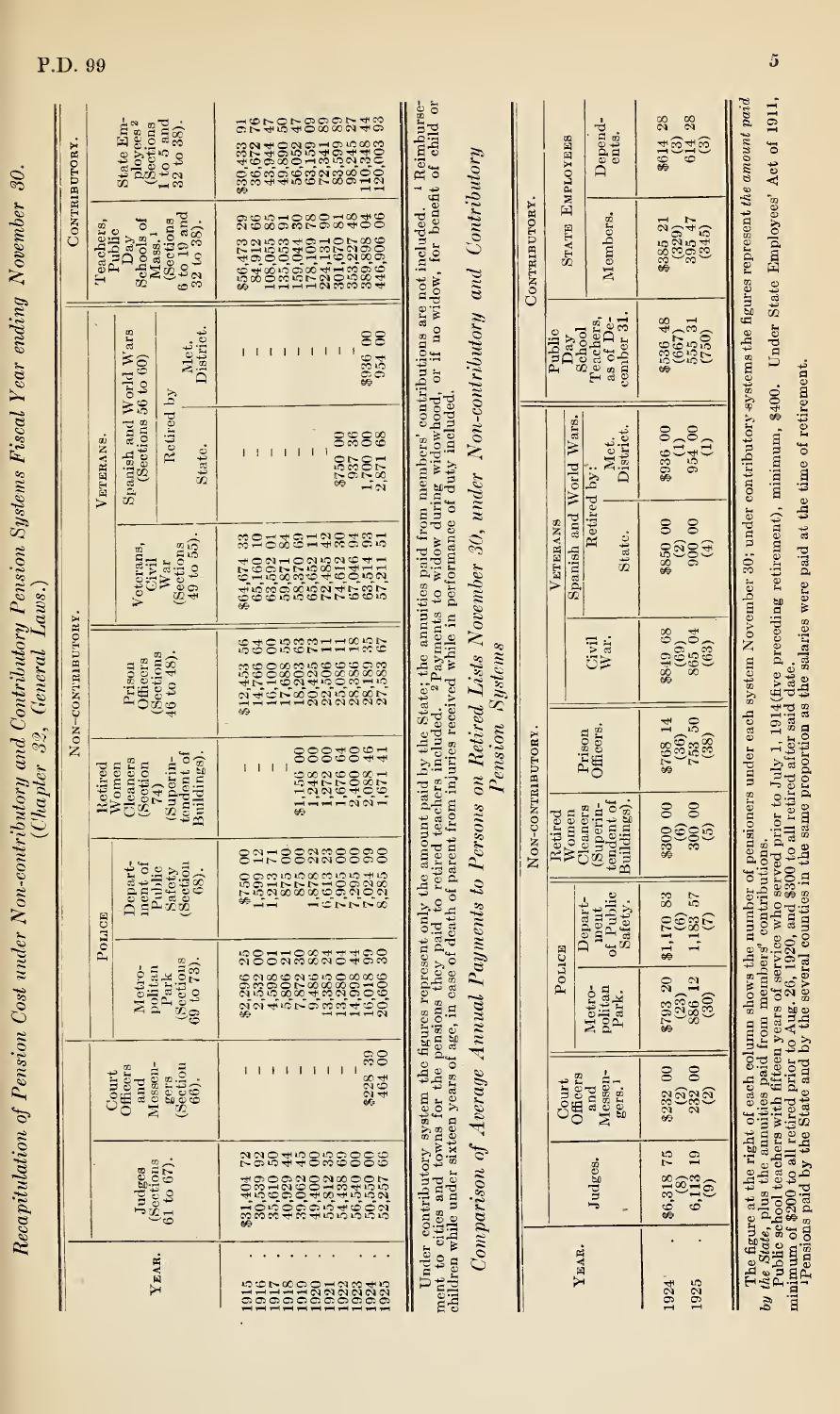Comparative Financial Statement, as of November 30

|                          |                      | Depend-<br>dents. <sup>3</sup>                                                                                                                                                                                                                                                                              |         |                |      |        |  |                                                                         |  | 343<br>323<br>34452<br>3523 |                    |                                                                                                                                                                                                                                                                               |                                               |
|--------------------------|----------------------|-------------------------------------------------------------------------------------------------------------------------------------------------------------------------------------------------------------------------------------------------------------------------------------------------------------|---------|----------------|------|--------|--|-------------------------------------------------------------------------|--|-----------------------------|--------------------|-------------------------------------------------------------------------------------------------------------------------------------------------------------------------------------------------------------------------------------------------------------------------------|-----------------------------------------------|
|                          |                      | Permanent<br>Accidental<br>Disability. <sup>3</sup>                                                                                                                                                                                                                                                         |         |                |      |        |  |                                                                         |  |                             | \$298 82<br>976 36 |                                                                                                                                                                                                                                                                               |                                               |
| PAID TO RETIRED MEMBERS. | PENSIONS FOR SERVICE | After<br>June 1,<br>1912.                                                                                                                                                                                                                                                                                   |         |                |      |        |  | *************                                                           |  |                             |                    |                                                                                                                                                                                                                                                                               |                                               |
|                          |                      | $\begin{array}{c} \text{Prior} \\ \text{to June} \\ \text{1912}.\end{array}$                                                                                                                                                                                                                                |         |                |      |        |  | 53855923888998<br>sanga 1935 4983<br>1935 4883 4488<br>1938 445 388 488 |  |                             |                    |                                                                                                                                                                                                                                                                               |                                               |
|                          |                      | $\begin{array}{c} \text{Amuities} \\ \text{(Contribution-} \\ \text{ions began} \\ \text{June 1,} \\ \text{June 1,} \\ \text{1912.} \end{array}$                                                                                                                                                            |         |                |      |        |  | *************                                                           |  |                             |                    |                                                                                                                                                                                                                                                                               | <sup>2</sup> Includes interest accumulations. |
|                          |                      | All Others                                                                                                                                                                                                                                                                                                  |         |                |      |        |  | <b>SPRRESHSHSSHS</b>                                                    |  |                             |                    | 69,186<br>84,859<br>140,354<br>128,155<br>179,155                                                                                                                                                                                                                             |                                               |
| REFUNDS. <sup>2</sup>    |                      | of Decease<br>Payments<br>to Estates<br>Members                                                                                                                                                                                                                                                             |         |                |      |        |  | 13525423363553                                                          |  |                             |                    |                                                                                                                                                                                                                                                                               |                                               |
|                          |                      | $\begin{array}{c} {\bf Interest} \\ {\bf credited} \\ {\bf Members} \\ {\bf Moconns} \\ {\bf Aeconns} \\ {\bf during} \\ {\bf during} \\ {\bf during} \\ {\bf Newr.} \\ {\bf Year.} \\ \end{array}$                                                                                                         | \$1,227 | 5,901<br>8,926 |      | 16,342 |  | <b>NSNSNESSLELER</b>                                                    |  |                             |                    | <b>333323351956</b><br>53335455555                                                                                                                                                                                                                                            |                                               |
|                          |                      | $\begin{array}{c}\text{Depo sites} \ \text{recived} \ \text{turng} \ \text{Vear.} \end{array}$                                                                                                                                                                                                              |         |                |      |        |  | RSESELTREISS                                                            |  |                             |                    |                                                                                                                                                                                                                                                                               | 1 Includes surplus.                           |
|                          |                      | Net Ac-<br>cumulated<br>Deposits<br>md<br>Interest.                                                                                                                                                                                                                                                         |         |                | 8538 |        |  | 2553                                                                    |  |                             |                    | 92345<br>$\begin{array}{l} 1.371\\ 1.4120\\ 2.3331\\ 3.3511\\ 3.3631\\ 4.371\\ 3.381\\ 4.391\\ 5.391\\ 6.391\\ 7.392\\ 8.391\\ 7.392\\ 8.391\\ 7.393\\ 8.391\\ 7.391\\ 7.391\\ 7.391\\ 7.391\\ 7.391\\ 7.391\\ 7.391\\ 7.391\\ 7.391\\ 7.391\\ 7.391\\ 7.391\\ 7.391\\ 7.391$ |                                               |
|                          |                      | $\begin{array}{l} \text{Annuity} \\ \text{Reserve} \\ \text{for } \text{Pay-} \\ \text{for } \text{out of} \\ \text{in } \text{of} \\ \text{in } \text{of} \\ \text{in } \text{of} \\ \text{Amnuities} \\ \text{of} \\ \text{Aembers} \\ \text{Members} \\ \text{Members} \\ \text{Dec. } 31). \end{array}$ |         |                |      |        |  | asanahanggan#8                                                          |  |                             |                    | 93393333935357512<br>6339659395557512<br>504015853558395                                                                                                                                                                                                                      |                                               |
|                          |                      | YEAR.                                                                                                                                                                                                                                                                                                       |         |                |      |        |  |                                                                         |  |                             |                    | 01996289858833<br>0000000000000                                                                                                                                                                                                                                               |                                               |

3 One-half salary at time of injury to member or in which widow during widowho during and the measurement of child or children while under sixteen<br>years of age, in case of death of parent from injuries received while in pe

P.D. 99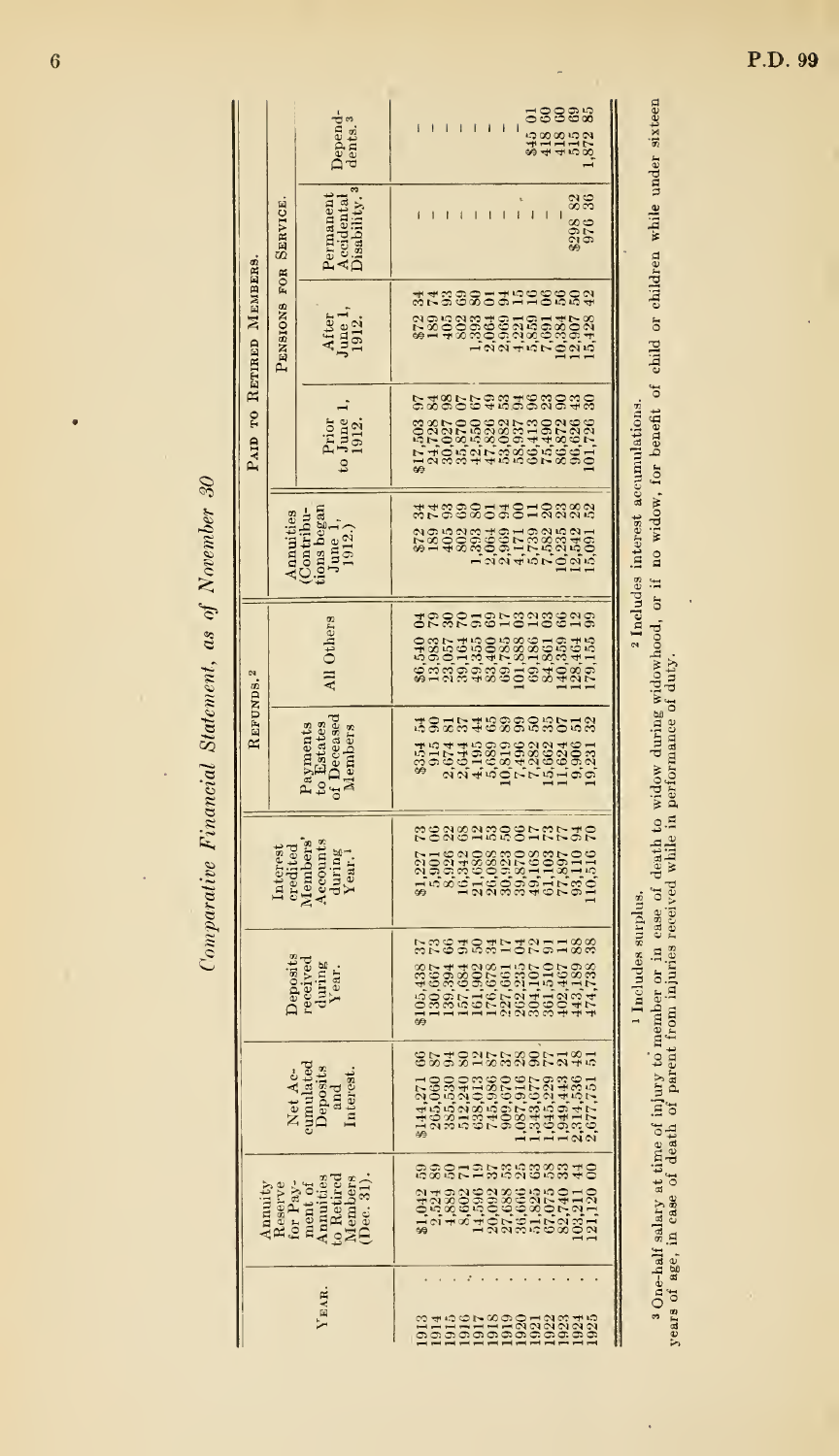| . 30.                          |
|--------------------------------|
|                                |
| $\frac{1}{2}$ as $\frac{1}{2}$ |
|                                |
| of Member                      |
|                                |
|                                |
| <b>tatement</b>                |
| 2.7123<br>ׇ֧֦֧֦֧֦֧֛֜           |
|                                |

|                                      |                                       |                                                                                                                                                     | De-<br>pend-<br>cnts. <sup>1</sup>                                                                                                                                                                 |                                                                 |
|--------------------------------------|---------------------------------------|-----------------------------------------------------------------------------------------------------------------------------------------------------|----------------------------------------------------------------------------------------------------------------------------------------------------------------------------------------------------|-----------------------------------------------------------------|
|                                      | RETIRED.                              | Living                                                                                                                                              | Mem-<br>bers.                                                                                                                                                                                      | anggang taganggan<br>Anggangkanggan                             |
| MEMBERSHIP                           |                                       |                                                                                                                                                     | De-<br>ceased.                                                                                                                                                                                     | aananaar<br>(151)                                               |
|                                      |                                       | Active.                                                                                                                                             |                                                                                                                                                                                                    | 1003093233252532530<br>1003094524139545236<br>54456666666616568 |
|                                      |                                       |                                                                                                                                                     | $\begin{array}{l} \text{Total} \\ \text{Retried} \\ \text{Duning} \\ \text{Vear} \\ \text{Depend} \\ \text{in} \\ \text{in} \\ \text{in} \\ \text{in} \\ \text{duded} \\ \text{duded} \end{array}$ | tigataget ag taga da<br>(496)                                   |
|                                      |                                       |                                                                                                                                                     | Non-<br>mem-<br>derge and<br>derge and                                                                                                                                                             | $\mathbf{I}$<br>$\sim$<br>$\widehat{c}$                         |
| NUMBER RETIRED                       |                                       | 'ompul                                                                                                                                              | $\frac{1}{6}$<br>$\frac{950}{4}$                                                                                                                                                                   | 12299<br>న్∞⊾<br>021<br>$\overline{a}$<br>(186)                 |
|                                      |                                       | $\begin{array}{c}\n\text{Volume} \\ \text{tary} \\ \text{(age 60)} \\ \text{to 70)}.\n\end{array}$                                                  |                                                                                                                                                                                                    | (208)9<br>SSamnangnassa                                         |
|                                      |                                       |                                                                                                                                                     | $\begin{array}{c} 35 \text{ or } \\ \text{Morse} \\ \text{Nears'} \\ \text{Sartice} \\ \text{Age} \\ \text{Age} \\ \text{Age} \\ \end{array}$                                                      | $\mathbf{I}$<br>ඔ                                               |
|                                      |                                       | Ordi-<br>nary.                                                                                                                                      |                                                                                                                                                                                                    | ₩<br>(26)                                                       |
| PERMANENT DISABILITY.<br>RETIRED FOR |                                       |                                                                                                                                                     | De-<br>pend-<br>ents. <sup>1</sup>                                                                                                                                                                 | 2<br>$\widehat{c}$                                              |
|                                      | PAYMENTS ACCOUNT<br>INJURIES RECEIVED | IN PERFORMANCE<br><b>OF DUTY</b>                                                                                                                    | Mem-<br>bers.                                                                                                                                                                                      | $\widehat{2}$                                                   |
|                                      |                                       | )thers<br>A <sub>1</sub>                                                                                                                            |                                                                                                                                                                                                    | 2222233434622241                                                |
| REFUNDS.                             |                                       | $[Mathematical] \label{subsub} Theorem \begin{bmatrix} \mathbf{M} & \mathbf{M} \\ \mathbf{M} & \mathbf{M} \\ \mathbf{M} & \mathbf{M} \end{bmatrix}$ | Deceased<br>Members.                                                                                                                                                                               | 13158883468553450                                               |
|                                      |                                       | $\begin{array}{c} \text{Members}\\ \text{Adinited}\\ \text{during}\\ \text{Year} \end{array}$                                                       |                                                                                                                                                                                                    |                                                                 |
|                                      |                                       | YEAR.                                                                                                                                               |                                                                                                                                                                                                    | 2011221232853838                                                |

l,

Membership, Feb. 1, 1912, 3,324.

<sup>1</sup> Payments to widow during widowhood, or if no widow, for benefit of child or children while under sixteen years of age, in case of death of parent from injuries received while in porformance of duty.  $\sim$  2 Most member

l,

l,

 $\ddot{\phantom{0}}$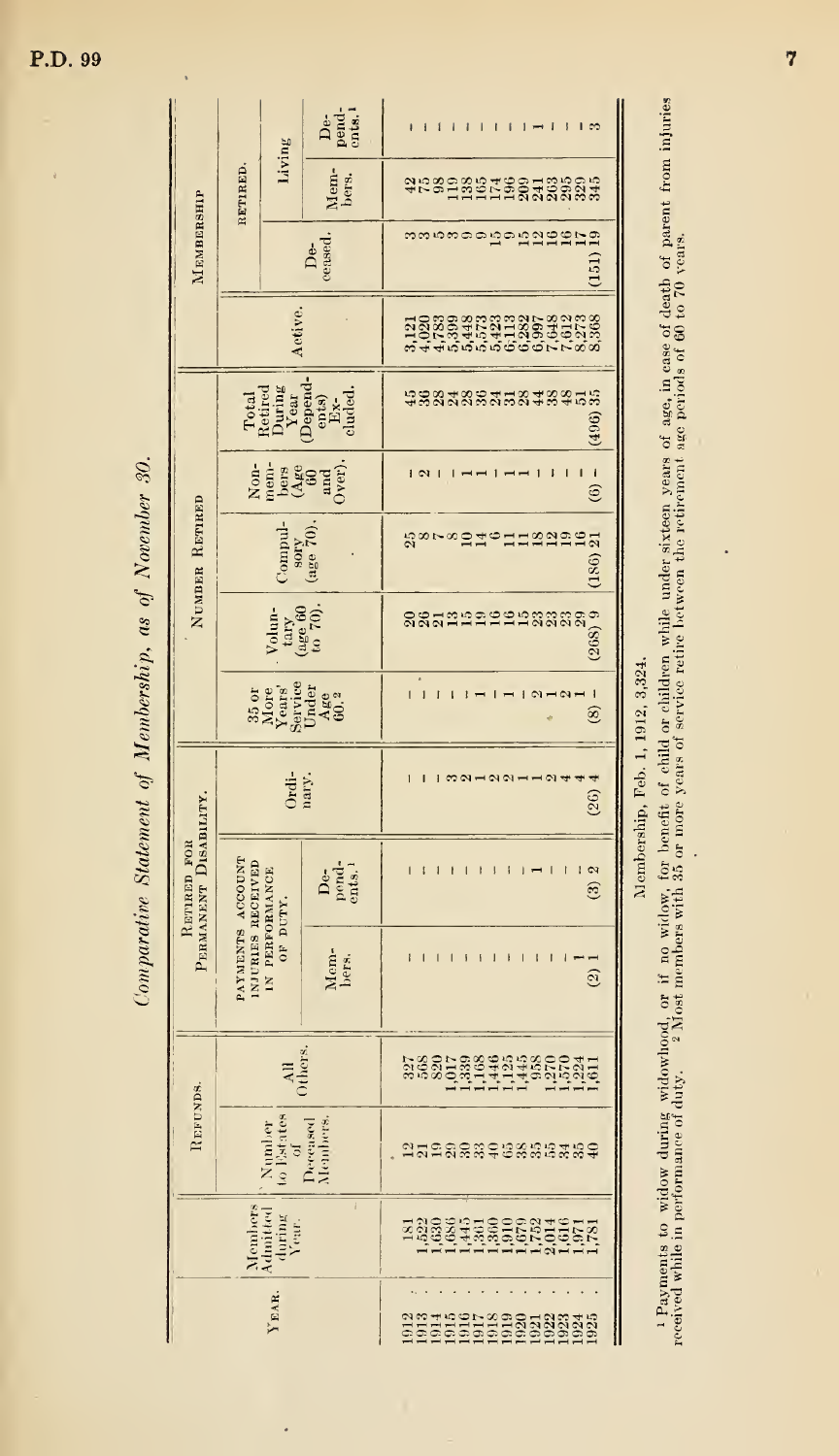NOTICE.—All other figures given in this report are on the basis of the State fiscal year ending November thirtieth.

### ANNUAL STATEMENT OF THE CONDITION AND AFFAIRS OF THE STATE EMPLOYEES' RETIREMENT SYSTEM OF THE COMMONWEALTH OF MASSACHUSETTS. CON-TRIBUTIONS BEGAN JUNE 1, 1912.

## STATEMENT FOR THE YEAR ENDING DEC. 31, 1925, MADE TO THE COMMISSIONER OF INSURANCE IN COMPLIANCE WITH THE PROVISIONS OF PARAGRAPH 5, SECTION 3, CHAPTER 32, GENERAL LAWS.

|                                                                                                                                                                                                                                                                                                                                                                                                                 | <b>INCOME</b>        |  |                                    |                                                                          |       |
|-----------------------------------------------------------------------------------------------------------------------------------------------------------------------------------------------------------------------------------------------------------------------------------------------------------------------------------------------------------------------------------------------------------------|----------------------|--|------------------------------------|--------------------------------------------------------------------------|-------|
| Members' deposits                                                                                                                                                                                                                                                                                                                                                                                               |                      |  |                                    | \$474,821 44                                                             |       |
| Interest received on investments (less \$5,311.14 accrued interest paid on securities pur-                                                                                                                                                                                                                                                                                                                      |                      |  |                                    | 118,341 56                                                               |       |
|                                                                                                                                                                                                                                                                                                                                                                                                                 |                      |  |                                    |                                                                          |       |
| Members' deposits used to purchase annuities .<br>Therest on same the set of the set of $\frac{1}{6,340}$ and $\frac{1}{6,340}$ 55                                                                                                                                                                                                                                                                              |                      |  |                                    | 27,720 65                                                                |       |
| Adjustment in book value of securities (amortized values)<br>Securities sold (gain, selling price over cost)                                                                                                                                                                                                                                                                                                    |                      |  |                                    |                                                                          |       |
| Received from Commonwealth:                                                                                                                                                                                                                                                                                                                                                                                     |                      |  |                                    |                                                                          | 51 53 |
| For payment of pensions for service prior to June 1, 1912 \$99,317 69<br>For payment of pensions for service subsequent to June 1, 1912 15,658 51                                                                                                                                                                                                                                                               |                      |  |                                    |                                                                          |       |
| For payment of pensions to employees over age 55 on June 1, 1912, who                                                                                                                                                                                                                                                                                                                                           |                      |  |                                    |                                                                          |       |
| did not join retirement association.                                                                                                                                                                                                                                                                                                                                                                            |                      |  | 200 00                             |                                                                          |       |
| For payment of pensions to members retired for permanent accidental                                                                                                                                                                                                                                                                                                                                             |                      |  |                                    |                                                                          |       |
| injuries<br>For payments to widows, or in case of no widow, to children because of                                                                                                                                                                                                                                                                                                                              |                      |  | 1,039 48                           |                                                                          |       |
| death of parent from accidental injuries received in course of em-                                                                                                                                                                                                                                                                                                                                              |                      |  |                                    |                                                                          |       |
| $\mathop{\mathrm{pl}}\nolimits$ ployment<br>Ployment<br>Under special legislative acts                                                                                                                                                                                                                                                                                                                          |                      |  | 2,058 63<br>. 80000                |                                                                          |       |
|                                                                                                                                                                                                                                                                                                                                                                                                                 |                      |  |                                    | 119,074 31                                                               |       |
| To cover loss in annuity reserve 12-31-24 .<br>Credited to members' accounts:                                                                                                                                                                                                                                                                                                                                   |                      |  |                                    | 1,663 90                                                                 |       |
| Regular interest at $3\%$ comp. semi-annually<br>Extra dividend at $2\%$                                                                                                                                                                                                                                                                                                                                        |                      |  | $872,777$ 12                       |                                                                          |       |
|                                                                                                                                                                                                                                                                                                                                                                                                                 |                      |  | $.42,619$ 06                       | 115,396 18                                                               |       |
|                                                                                                                                                                                                                                                                                                                                                                                                                 |                      |  | $.$ \$3,000 00                     |                                                                          |       |
| For reimbursement of State institutions<br>For salaries .<br>For expenses                                                                                                                                                                                                                                                                                                                                       |                      |  | $\frac{8,463}{786}, \frac{55}{62}$ |                                                                          |       |
|                                                                                                                                                                                                                                                                                                                                                                                                                 |                      |  |                                    | 12,250 17                                                                |       |
| Total income.                                                                                                                                                                                                                                                                                                                                                                                                   |                      |  |                                    | \$869,319 74                                                             |       |
| Balance December 31, 1924                                                                                                                                                                                                                                                                                                                                                                                       | <u>a ta tanah ta</u> |  |                                    | 2,495,171 31                                                             |       |
| Total.<br>provided to the control of the control of the                                                                                                                                                                                                                                                                                                                                                         |                      |  |                                    | \$3,364,491 05                                                           |       |
|                                                                                                                                                                                                                                                                                                                                                                                                                 |                      |  |                                    |                                                                          |       |
|                                                                                                                                                                                                                                                                                                                                                                                                                 | <b>DISBURSEMENTS</b> |  |                                    |                                                                          |       |
| Deposits refunded, including interest, to members withdrawing from ser-                                                                                                                                                                                                                                                                                                                                         |                      |  |                                    |                                                                          |       |
| vice<br>Deposits refunded, including interest, to representatives of deceased mem-                                                                                                                                                                                                                                                                                                                              |                      |  |                                    | \$191,446 16                                                             |       |
| bers.                                                                                                                                                                                                                                                                                                                                                                                                           |                      |  |                                    | 19,888 83                                                                |       |
| bers<br>Adjustment of refunds<br>$\begin{array}{ccc} 1 & 1 & 1 & 1 & 1 \\ 1 & 1 & 1 & 1 & 1 \\ 1 & 1 & 1 & 1 & 1 \end{array}$                                                                                                                                                                                                                                                                                   |                      |  |                                    |                                                                          | 5 20  |
| Adjustment of refunds<br>Members' deposits used to purchase annuities .<br>$\therefore$ $\therefore$ $\therefore$ $\therefore$ $\therefore$ $\therefore$ $\therefore$ $\therefore$ $\therefore$ $\therefore$ $\therefore$ $\therefore$ $\therefore$ $\therefore$ $\therefore$ $\therefore$ $\therefore$ $\therefore$ $\therefore$ $\therefore$ $\therefore$ $\therefore$ $\therefore$ $\therefore$ $\therefore$ |                      |  |                                    |                                                                          |       |
| Pensions paid to retired members and to dependents of members who died from injuries                                                                                                                                                                                                                                                                                                                            |                      |  |                                    | 27,720 65                                                                |       |
| received in course of employment                                                                                                                                                                                                                                                                                                                                                                                |                      |  |                                    | 119,074 31                                                               |       |
| received in course of employment<br>Annuities paid to members from their contributions                                                                                                                                                                                                                                                                                                                          |                      |  |                                    |                                                                          |       |
| Regular interest and extra dividend credited to members' accounts<br>Salaries and contingent expenses                                                                                                                                                                                                                                                                                                           |                      |  |                                    | $\begin{array}{r} 15,337 & 06 \\ 15,396 & 18 \\ 12,250 & 17 \end{array}$ |       |
| Refunds to estates of 3 deceased annuitants who at the time of their retirement elected<br>the refund annuity option                                                                                                                                                                                                                                                                                            |                      |  |                                    |                                                                          |       |
| Adjustment book value of securities (amortized values)                                                                                                                                                                                                                                                                                                                                                          |                      |  | the contract of the contract of    | 3,299 23<br>1,780 32                                                     |       |
|                                                                                                                                                                                                                                                                                                                                                                                                                 |                      |  |                                    |                                                                          |       |
| Total disbursements<br>Balance December 31, 1925.                                                                                                                                                                                                                                                                                                                                                               |                      |  |                                    | \$506,198 11<br>2,858,292 94                                             |       |
|                                                                                                                                                                                                                                                                                                                                                                                                                 |                      |  |                                    |                                                                          |       |
| Total.                                                                                                                                                                                                                                                                                                                                                                                                          |                      |  |                                    | \$3,364,491 05                                                           |       |
|                                                                                                                                                                                                                                                                                                                                                                                                                 | LEDGER ASSETS.       |  |                                    |                                                                          |       |
| Investments, par value $2,791,550$ ; amortized value                                                                                                                                                                                                                                                                                                                                                            |                      |  |                                    | \$2,866,870 16                                                           |       |
| Cash (credit balance) $\cdots$ $\cdots$ $\cdots$ $\cdots$ $\cdots$ $\cdots$                                                                                                                                                                                                                                                                                                                                     |                      |  |                                    | 8,577 22                                                                 |       |
|                                                                                                                                                                                                                                                                                                                                                                                                                 |                      |  |                                    |                                                                          |       |
|                                                                                                                                                                                                                                                                                                                                                                                                                 |                      |  |                                    |                                                                          |       |
|                                                                                                                                                                                                                                                                                                                                                                                                                 | NON-LEDGER ASSETS.   |  |                                    | \$2,858,292 94                                                           |       |
| Accrued interest on investments.                                                                                                                                                                                                                                                                                                                                                                                |                      |  |                                    | \$38,075 14                                                              |       |
| Deposits receivable from treasurers of institutions, etc                                                                                                                                                                                                                                                                                                                                                        |                      |  |                                    | 39,916 64                                                                |       |
| Due from Commonwealth, net loss in annuity fund.<br>Gross assets                                                                                                                                                                                                                                                                                                                                                |                      |  |                                    | 2,866 17<br>\$2,939,150 89                                               |       |

 $\ddot{\phantom{0}}$